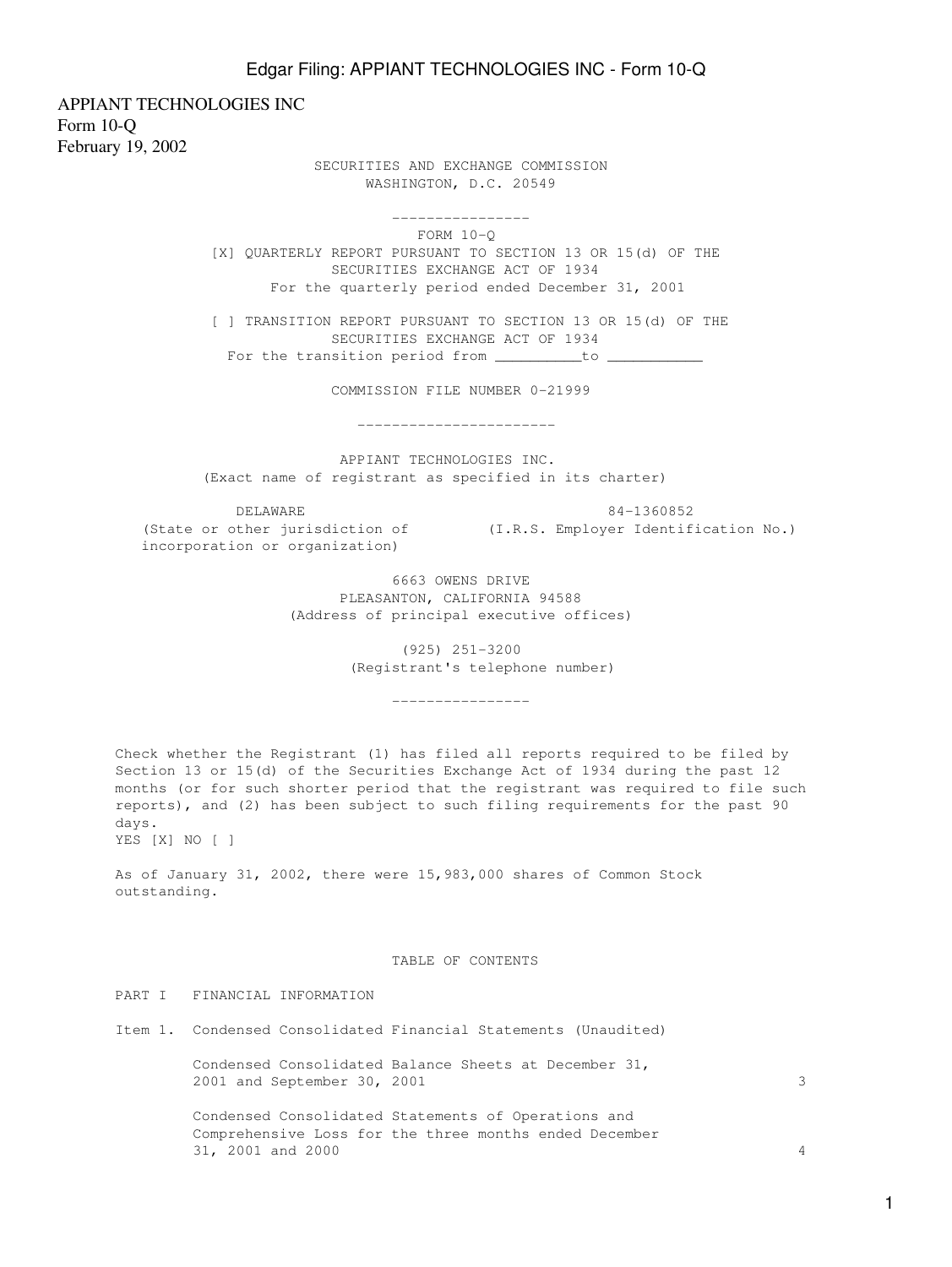|         | Condensed Consolidated Statements of Cash Flows for the<br>three months ended December 31, 2001 and 2000 | 5               |
|---------|----------------------------------------------------------------------------------------------------------|-----------------|
|         | Notes to Condensed Consolidated Financial Statements                                                     | 7               |
| Item 2. | Management's Discussion and Analysis of Financial<br>Condition and Results of Operations                 | 12 <sup>°</sup> |
|         | Item 3. Quantitative and Qualitative Disclosures about Market<br>Risk                                    | 32              |
|         | PART II. OTHER INFORMATION                                                                               | 33              |
|         | Item 1. Legal Proceedings                                                                                | 33              |
|         | Item 2. Changes in Securities and Use of Proceeds                                                        | 34              |
|         | Item 3. Defaults on Senior Securities                                                                    | 35              |
|         | Item 4. Submission of Matters to a Vote of Security Holders                                              | 35              |
|         | Item 5. Exhibits and Reports on Form 8-K                                                                 | 35              |
|         | Signatures                                                                                               | 36              |

2

PART I. FINANCIAL INFORMATION

ITEM 1. Condensed Consolidated Financial Statements

APPIANT TECHNOLOGIES INC. AND SUBSIDIARIES

CONDENSED CONSOLIDATED BALANCE SHEETS

| (unaudited)<br><b>CURRENT ASSETS</b><br>$\mathsf{S}$<br>$1,678,000$ \$ 3,379,000<br>Cash and cash equivalents<br>112,000<br>Restricted cash<br>117,000<br>Accounts receivable, less allowance for<br>1,123,000<br>doubtful accounts of \$328,000 and \$335,000<br>2,276,000<br>1,239,000<br>890,000<br>Inventory<br>127,000<br>206,000<br>Equipment at customers under integration<br>Prepaid expenses and other<br>541,000<br>418,000<br>5,973,000<br>6,133,000<br>TOTAL CURRENT ASSETS<br>4,305,000<br>5,381,000<br>Property and equipment, net<br>Capitalized software, net<br>17,460,000 16,664,000<br>8,981,000 10,255,000<br>Goodwill and other intangible assets, net<br>1,900,000 1,933,000<br>Other assets<br>38,619,000 \$ 40,366,000<br>TOTAL ASSETS<br>============= |        | December 31, September 30,<br>2001 - 2001 - 2002 - 2003 - 2004 - 2004 - 2005 - 2006 - 2007 - 2008 - 2008 - 2008 - 2008 - 2008 - 2008 - 2008 - 2008 - 2008 - 2008 - 2008 - 2008 - 2008 - 2008 - 2008 - 2008 - 2008 - 2008 - 2008 - 2008 - 2008 - 2008 - 2008 - |  |  | 2001 |  |
|----------------------------------------------------------------------------------------------------------------------------------------------------------------------------------------------------------------------------------------------------------------------------------------------------------------------------------------------------------------------------------------------------------------------------------------------------------------------------------------------------------------------------------------------------------------------------------------------------------------------------------------------------------------------------------------------------------------------------------------------------------------------------------|--------|---------------------------------------------------------------------------------------------------------------------------------------------------------------------------------------------------------------------------------------------------------------|--|--|------|--|
|                                                                                                                                                                                                                                                                                                                                                                                                                                                                                                                                                                                                                                                                                                                                                                                  | ASSETS |                                                                                                                                                                                                                                                               |  |  |      |  |
|                                                                                                                                                                                                                                                                                                                                                                                                                                                                                                                                                                                                                                                                                                                                                                                  |        |                                                                                                                                                                                                                                                               |  |  |      |  |
|                                                                                                                                                                                                                                                                                                                                                                                                                                                                                                                                                                                                                                                                                                                                                                                  |        |                                                                                                                                                                                                                                                               |  |  |      |  |
|                                                                                                                                                                                                                                                                                                                                                                                                                                                                                                                                                                                                                                                                                                                                                                                  |        |                                                                                                                                                                                                                                                               |  |  |      |  |
|                                                                                                                                                                                                                                                                                                                                                                                                                                                                                                                                                                                                                                                                                                                                                                                  |        |                                                                                                                                                                                                                                                               |  |  |      |  |
|                                                                                                                                                                                                                                                                                                                                                                                                                                                                                                                                                                                                                                                                                                                                                                                  |        |                                                                                                                                                                                                                                                               |  |  |      |  |
|                                                                                                                                                                                                                                                                                                                                                                                                                                                                                                                                                                                                                                                                                                                                                                                  |        |                                                                                                                                                                                                                                                               |  |  |      |  |
|                                                                                                                                                                                                                                                                                                                                                                                                                                                                                                                                                                                                                                                                                                                                                                                  |        |                                                                                                                                                                                                                                                               |  |  |      |  |
|                                                                                                                                                                                                                                                                                                                                                                                                                                                                                                                                                                                                                                                                                                                                                                                  |        |                                                                                                                                                                                                                                                               |  |  |      |  |
|                                                                                                                                                                                                                                                                                                                                                                                                                                                                                                                                                                                                                                                                                                                                                                                  |        |                                                                                                                                                                                                                                                               |  |  |      |  |
|                                                                                                                                                                                                                                                                                                                                                                                                                                                                                                                                                                                                                                                                                                                                                                                  |        |                                                                                                                                                                                                                                                               |  |  |      |  |
|                                                                                                                                                                                                                                                                                                                                                                                                                                                                                                                                                                                                                                                                                                                                                                                  |        |                                                                                                                                                                                                                                                               |  |  |      |  |
|                                                                                                                                                                                                                                                                                                                                                                                                                                                                                                                                                                                                                                                                                                                                                                                  |        |                                                                                                                                                                                                                                                               |  |  |      |  |
|                                                                                                                                                                                                                                                                                                                                                                                                                                                                                                                                                                                                                                                                                                                                                                                  |        |                                                                                                                                                                                                                                                               |  |  |      |  |
|                                                                                                                                                                                                                                                                                                                                                                                                                                                                                                                                                                                                                                                                                                                                                                                  |        |                                                                                                                                                                                                                                                               |  |  |      |  |
|                                                                                                                                                                                                                                                                                                                                                                                                                                                                                                                                                                                                                                                                                                                                                                                  |        |                                                                                                                                                                                                                                                               |  |  |      |  |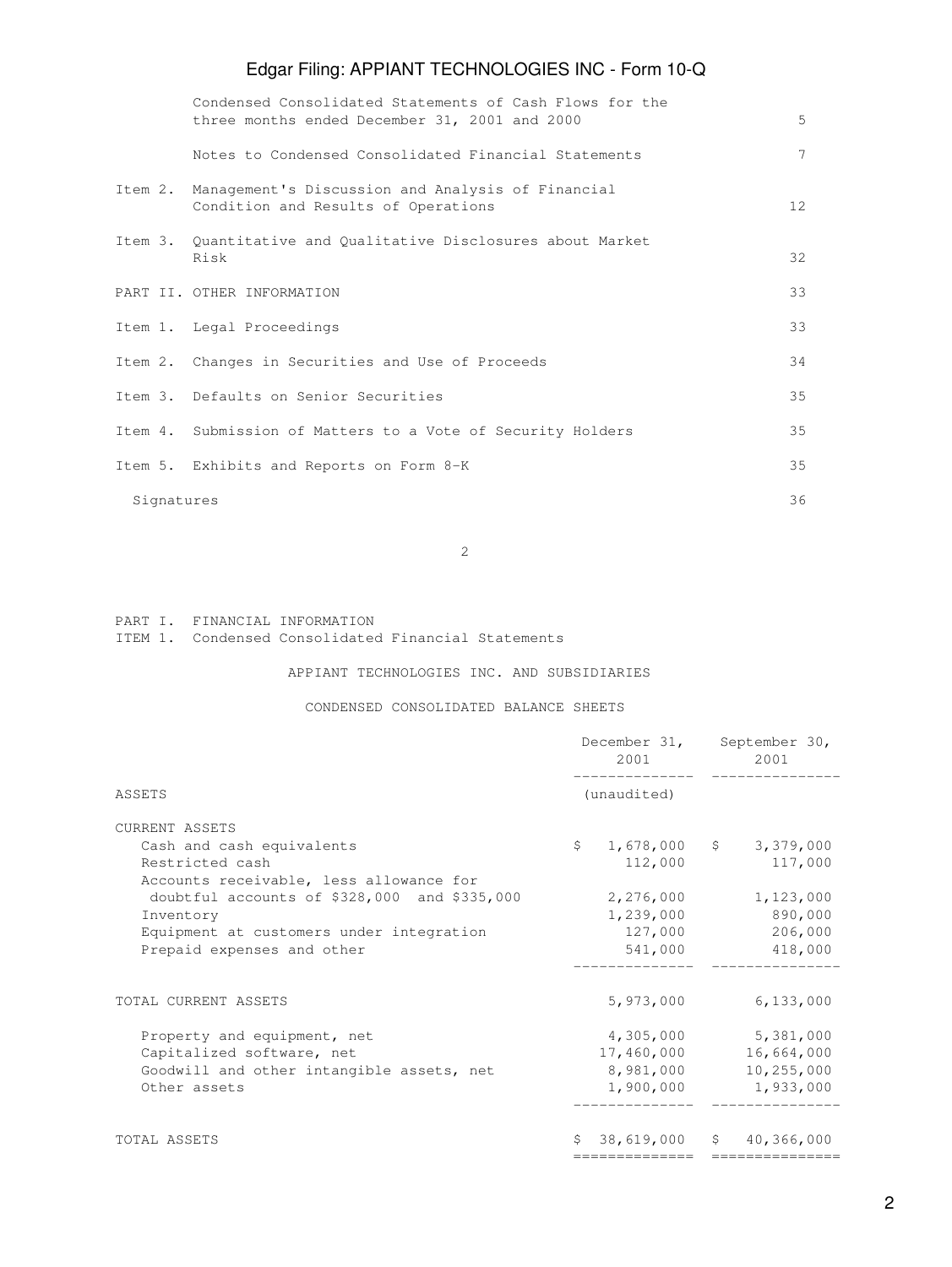| LIABILITIES, REDEEMABLE CONVERTIBLE PREFERRED       |                |                       |                                   |
|-----------------------------------------------------|----------------|-----------------------|-----------------------------------|
| STOCK AND STOCKHOLDERS' EQUITY                      |                |                       |                                   |
| CURRENT LIABILITIES                                 |                |                       |                                   |
| Lines of credit                                     | $\mathsf{S}^-$ | 300,000               | \$300,000                         |
| Accounts payable                                    |                | 9,112,000             | 8,834,000                         |
| Accrued liabilities                                 |                | 2,221,000             | 3,209,000                         |
| Deferred revenue                                    |                | 1,396,000             | 1,041,000                         |
| Income tax payable                                  |                | 302,000               | 302,000                           |
| Accrued liability related to warrants               |                | 812,000               | 1,818,000                         |
| Convertible promissory notes payable, net of        |                |                       |                                   |
| discounts                                           |                | 3,830,000             | 2,700,000                         |
| Notes payable                                       |                | 5,547,000             | 5,726,000                         |
| Capital lease obligations, current portion          |                | 294,000               | 4,085,000                         |
| TOTAL CURRENT LIABILITIES                           |                |                       |                                   |
|                                                     |                | 23,814,000            | 28,015,000                        |
| Long term notes payable                             |                | 419,000               | 379,000                           |
| Capital lease obligations, net of                   |                |                       |                                   |
| Current portion                                     |                | 112,000               | 93,000                            |
| Other                                               |                | 25,000                | 39,000                            |
| TOTAL LIABILITIES                                   |                | 24,370,000 28,526,000 |                                   |
| REDEEMABLE CONVERTIBLE PREFERRED STOCK              |                | 253,000               | 253,000                           |
| STOCKHOLDERS' EOUITY                                |                |                       |                                   |
| Common stock                                        |                | 157,000               | 157,000                           |
| Additional paid-in capital                          |                | 82,691,000            | 80,657,000                        |
| Unearned stock-based compensation                   |                | (368,000)             | (401, 000)                        |
| Accumulated deficit                                 |                |                       | $(68, 160, 000)$ $(68, 364, 000)$ |
| Accumulated other comprehensive loss                |                | (324,000)             | (462,000)                         |
|                                                     |                |                       |                                   |
| TOTAL STOCKHOLDERS' EQUITY                          |                |                       | 13, 326, 000 11, 587, 000         |
| TOTAL LIABILITIES, REDEEMABLE CONVERTIBLE PREFERRED |                |                       |                                   |
| STOCK AND STOCKHOLDERS' EQUITY                      |                | \$38,619,000          | \$40,366,000                      |
|                                                     |                | ==============        | ===========                       |

 The accompanying notes are an integral part of these condensed consolidated financial statements.

 $\sim$  3

## APPIANT TECHNOLOGIES INC. AND SUBSIDIARIES

 CONDENSED CONSOLIDATED STATEMENTS OF OPERATIONS AND COMPREHENSIVE INCOME (LOSS) (unaudited)

 Three Months Ended December 31, 2001 2000 ------------ -------------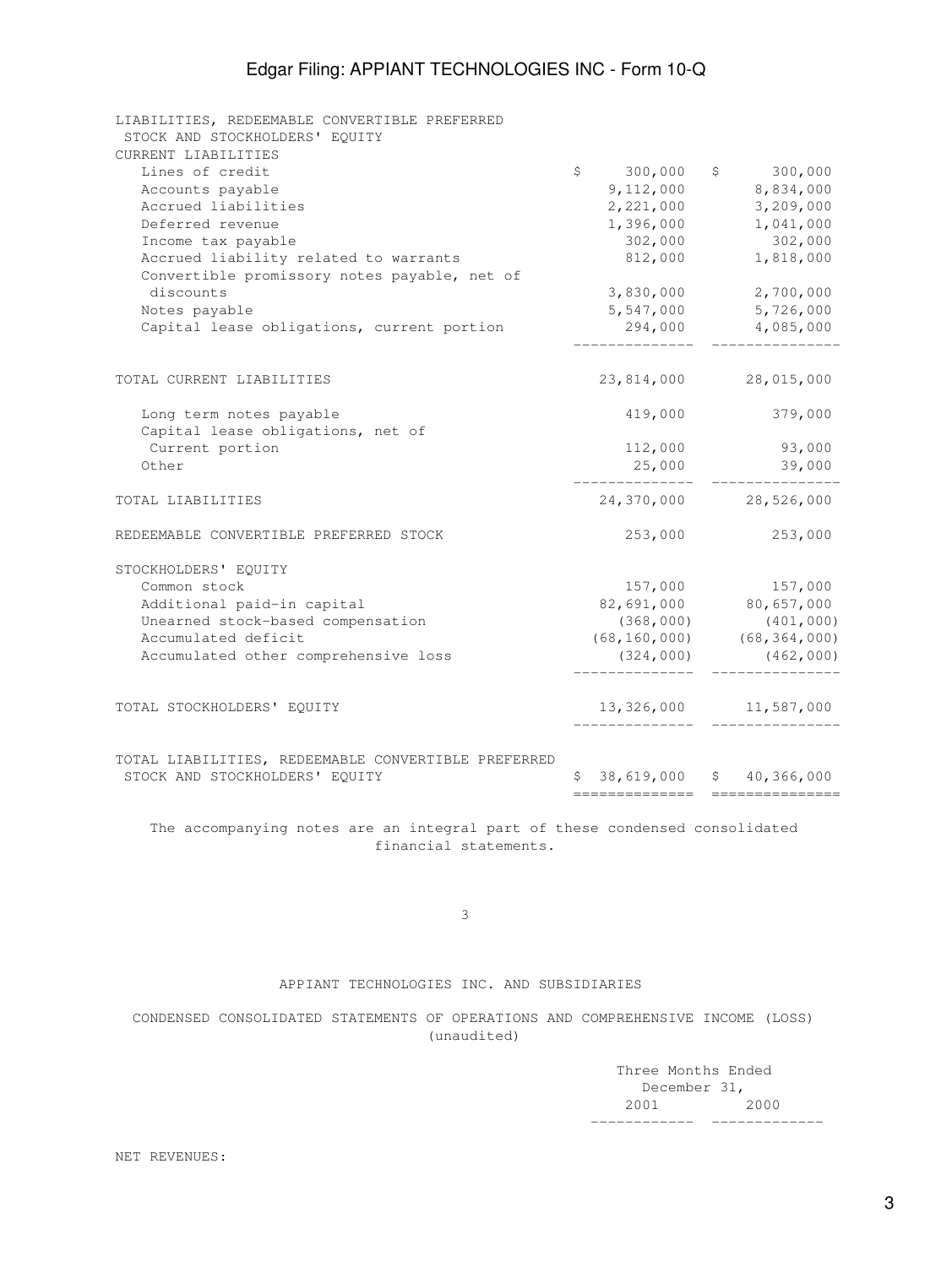| Products and integration services<br>Other services                                       |                            | $$307,000$ $$1,273,000$<br>3,076,000 4,842,000   |
|-------------------------------------------------------------------------------------------|----------------------------|--------------------------------------------------|
| TOTAL NET REVENUES<br>Cost of revenues:                                                   |                            | 3,383,000 6,115,000                              |
| Products and integration services<br>Other services                                       |                            | 195,000 1,490,000<br>2,073,000 2,871,000         |
| TOTAL COST OF REVENUES                                                                    |                            | 2,268,000 4,361,000                              |
| GROSS PROFIT                                                                              |                            | 1, 115, 000 1, 754, 000                          |
| OPERATING EXPENSES<br>Selling, general and administrative<br>Research and development     | 617,000                    | $1,074,000$ $4,483,000$<br>684,000               |
| Amortization of goodwill and other intangibles<br>Release of capitalized lease obligation | 1,042,000<br>(2, 839, 000) | 201,000                                          |
| TOTAL OPERATING EXPENSES                                                                  |                            | $(106, 000)$ 5, 368, 000                         |
| INCOME (LOSS) FROM OPERATIONS<br>OTHER INCOME (EXPENSE)                                   |                            | $1,221,000$ $(3,614,000)$                        |
| Interest income<br>Interest expense<br>Other                                              | (1, 556, 000)<br>172,000   | 391,000 108,000<br>(464, 000)<br>104,000         |
| Total other expense<br>Income (loss) from continuing operations before<br>income tax      |                            | $(993, 000)$ $(252, 000)$<br>228,000 (3,866,000) |
| Provision for income tax                                                                  |                            | 24,000 115,000                                   |
| NET INCOME (LOSS)<br>Preferred dividends                                                  |                            | 204,000 (3,981,000)<br>(7,626,000)               |
| NET LOSS AVAILABLE TO COMMON STOCKHOLDERS                                                 |                            | $$204,000 \t$ (11,607,000)$                      |
| BASIC AND DILUTED NET INCOME (LOSS) PER COMMON SHARE                                      |                            | $$0.01$ \$ $(0.92)$                              |
| COMPREHENSIVE INCOME (LOSS)<br>Net income (loss)                                          | \$                         | 204,000 \$ (3,981,000)                           |
| Other comprehensive income<br>Translation gain                                            | 138,000<br>-----------     | 100,000                                          |
| COMPREHENSIVE INCOME (LOSS)                                                               | ====================       | $$342,000 \t$ (3,881,000)$                       |

 The accompanying notes are an integral part of these condensed consolidated financial statements.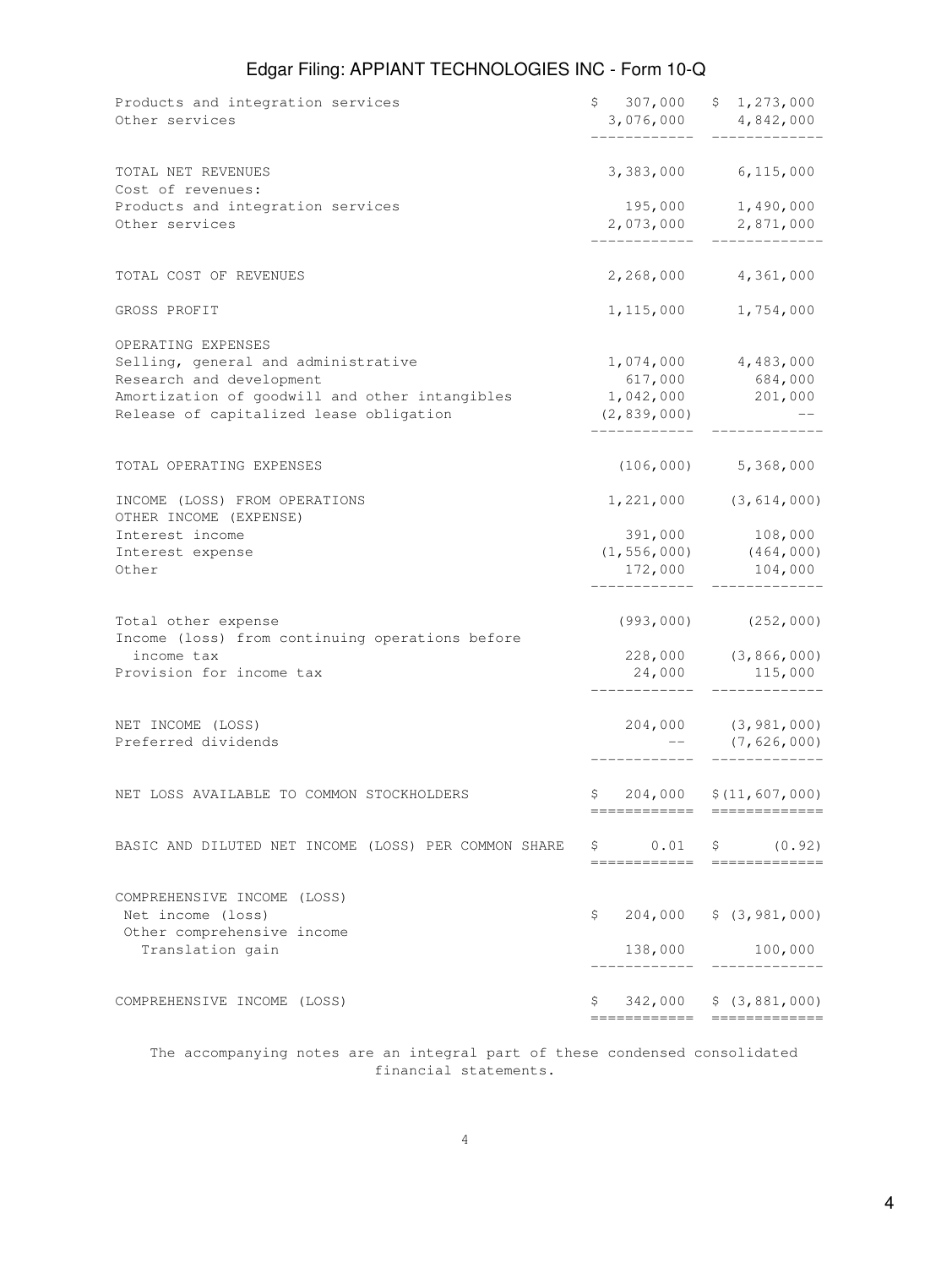## APPIANT TECHNOLOGIES INC. AND SUBSIDIARIES CONDENSED CONSOLIDATED STATEMENTS OF CASH FLOWS (unaudited)

|                                                                                                    | Three Months Ended<br>December 31, |                                                                  |  |
|----------------------------------------------------------------------------------------------------|------------------------------------|------------------------------------------------------------------|--|
|                                                                                                    | 2001                               | 2000                                                             |  |
| CASH FLOWS FROM OPERATING ACTIVITES                                                                |                                    |                                                                  |  |
| Net income (loss)                                                                                  |                                    | $$204,000$ $$(3,981,000)$                                        |  |
| Adjustments to reconcile net income (loss) to net cash<br>used in operating activities:            |                                    |                                                                  |  |
| Depreciation and amortization                                                                      | 351,000                            | 435,000                                                          |  |
| Accretion of discounts on notes payable                                                            | 1,549,000                          |                                                                  |  |
| Amortization of goodwill and other intangible assets<br>Stock-based compensation relating to stock | 1,019,000                          | 201,000                                                          |  |
| options and warrants                                                                               |                                    | $--$ (1,445,000)                                                 |  |
| Release of capitalized lease obligation<br>Changes in operating assets and liabilities:            | (2, 839, 000)                      |                                                                  |  |
| Accounts receivable                                                                                |                                    | $(1, 109, 000)$ (45,000)                                         |  |
| Inventory                                                                                          |                                    | $(271,000)$ $(186,000)$                                          |  |
| Prepaid expenses and other                                                                         |                                    | $(164, 000)$ $(378, 000)$                                        |  |
| Other assets                                                                                       | 123,000                            | 16,000                                                           |  |
| Accounts payable and other current liabilities                                                     | $(1, 138, 000)$ 951,000            |                                                                  |  |
| Income tax payable                                                                                 |                                    | $(1,000)$ 78,000                                                 |  |
| Deferred revenue                                                                                   | _____________                      | 355,000 278,000<br>____________                                  |  |
| CASH USED IN OPERATING ACTIVITIES                                                                  |                                    | $(1, 921, 000)$ $(4, 076, 000)$                                  |  |
|                                                                                                    |                                    |                                                                  |  |
| CASH FLOWS FROM INVESTING ACTIVITIES                                                               |                                    |                                                                  |  |
| Restricted cash                                                                                    |                                    |                                                                  |  |
| Proceeds loaned to related party                                                                   |                                    | $5,000$ $(1,000)$<br>-- $(250,000)$                              |  |
| Capitalization of software development costs                                                       |                                    | $(1, 210, 000)$ $(272, 000)$                                     |  |
|                                                                                                    |                                    |                                                                  |  |
| Purchase of property and equipment                                                                 |                                    | $(101, 000)$ $(260, 000)$<br>------------                        |  |
| NET CASH USED IN INVESTING ACTIVITIES                                                              |                                    | $(1, 306, 000)$ (783,000)                                        |  |
| CASH FLOWS FROM FINANCING ACTIVITIES                                                               |                                    |                                                                  |  |
| Repayment under line of credit                                                                     |                                    | $---$ (343,000)                                                  |  |
| Proceeds from issuance of notes, convertible notes                                                 |                                    |                                                                  |  |
| and warrants                                                                                       | 1,390,000                          |                                                                  |  |
| Proceeds from issuance of Series B preferred                                                       |                                    |                                                                  |  |
| Stock, net of issuance costs<br>Proceeds from warrants and options exercised                       |                                    | 4,959,000                                                        |  |
| for common stock                                                                                   |                                    |                                                                  |  |
| Principal payments on capital lease obligations                                                    |                                    | $\begin{array}{cc} -- & 784,000 \\ -- & (1,729,000) \end{array}$ |  |
| NET CASH PROVIDED BY FINANCING ACTIVITIES                                                          |                                    | 1,390,000 3,671,000                                              |  |
| Effect of exchange rate changes on cash                                                            |                                    | 136,000 100,000                                                  |  |
| NET DECREASE IN CASH AND CASH EQUIVALENTS                                                          |                                    | $(1, 701, 000)$ $(1, 088, 000)$                                  |  |
| CASH AND CASH EQUIVALENTS, BEGINNING OF PERIOD                                                     |                                    | 3,379,000 5,603,000                                              |  |
| CASH AND CASH EQUIVALENTS, END OF PERIOD                                                           | $$1,678,000$ $$4,515,000$          |                                                                  |  |
|                                                                                                    |                                    |                                                                  |  |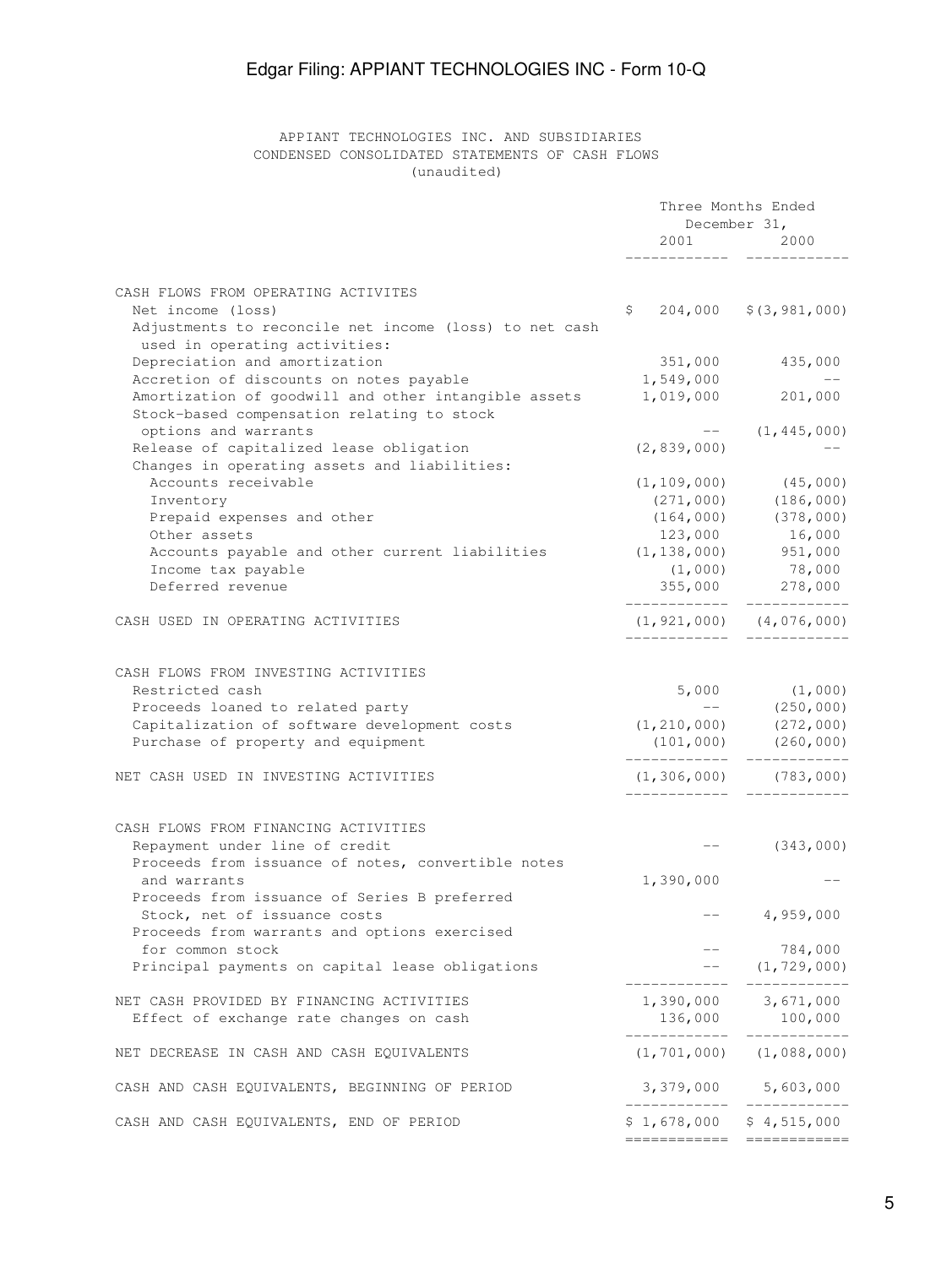The accompanying notes are an integral part of these condensed consolidated financial statements.

 $\sim$  5

## APPIANT TECHNOLOGIES INC. AND SUBSIDIARIES

 CONDENSED CONSOLIDATED STATEMENTS OF CASH FLOWS (unaudited)

| Supplemental disclosures for cash flow information:<br>Cash paid during the period for: |              |               |         |                     |
|-----------------------------------------------------------------------------------------|--------------|---------------|---------|---------------------|
| <b>Tnterest</b>                                                                         |              |               |         | $$7,000$ $$441,000$ |
| Income taxes                                                                            |              |               |         | $$24,000$ $$37,000$ |
|                                                                                         |              |               |         |                     |
| NONCASH TRANSACTIONS:                                                                   |              |               |         |                     |
| Beneficial conversion feature on convertible promissory                                 |              |               |         |                     |
| Notes payable                                                                           |              | $$727,000$ \$ |         |                     |
| Reclassification of warrant liability to equity                                         |              | $$670,000$ \$ |         |                     |
| Release of capitalized lease obligation and write-off                                   |              |               |         |                     |
| of related assets                                                                       |              | \$682,000 \$  |         |                     |
| Property and equipment acquired under capital leases                                    | Ŝ.           |               |         | $--$ \$3,483,000    |
| Deemed dividend on beneficial conversion feature of                                     |              |               |         |                     |
| Series B Preferred Stock                                                                | Ś            |               |         | \$7,626,000         |
| Issuance of warrants to underwriters in conjunction                                     |              |               |         |                     |
| with sale of Series B Preferred Stock                                                   | \$           |               |         | $--$ \$1,107,000    |
| Modification of warrant exercise price in                                               |              |               |         |                     |
| conjunction with sale of Series B Preferred Stock                                       | $\mathsf{S}$ |               |         | $--$ \$1,847,000    |
| Liability for future issuance of common stock to                                        |              |               |         |                     |
|                                                                                         |              |               |         |                     |
| underwriters in conjunction with sale of Series B                                       |              |               |         |                     |
| Preferred Stock                                                                         | \$           |               |         | $--$ \$ 573,000     |
| Payable for purchases of property and equipment financed                                |              |               |         |                     |
| under capital leases during quarter                                                     | \$           |               |         | $--$ \$1,503,000    |
| Software assets acquired under capital leases                                           | \$           |               | $--$ \$ | 563,000             |
|                                                                                         |              |               |         |                     |

 The accompanying notes are an integral part of these condensed consolidated financial statements.

#### $\sim$  6

#### APPIANT TECHNOLOGIES INC. AND SUBSIDIARIES

## NOTES TO CONDENSED CONSOLIDATED FINANCIAL STATEMENTS (unaudited)

## 1. BASIS OF PRESENTATION

The condensed consolidated financial statements included herein have been prepared by the Company, without audit, pursuant to the rules and regulations of the Securities and Exchange Commission ("SEC"). Certain information and footnote disclosures normally included in financial statements prepared in accordance with generally accepted accounting principles have been condensed or omitted pursuant to such rules and regulations. However, the Company believes that the disclosures are adequate to make the information presented not misleading. The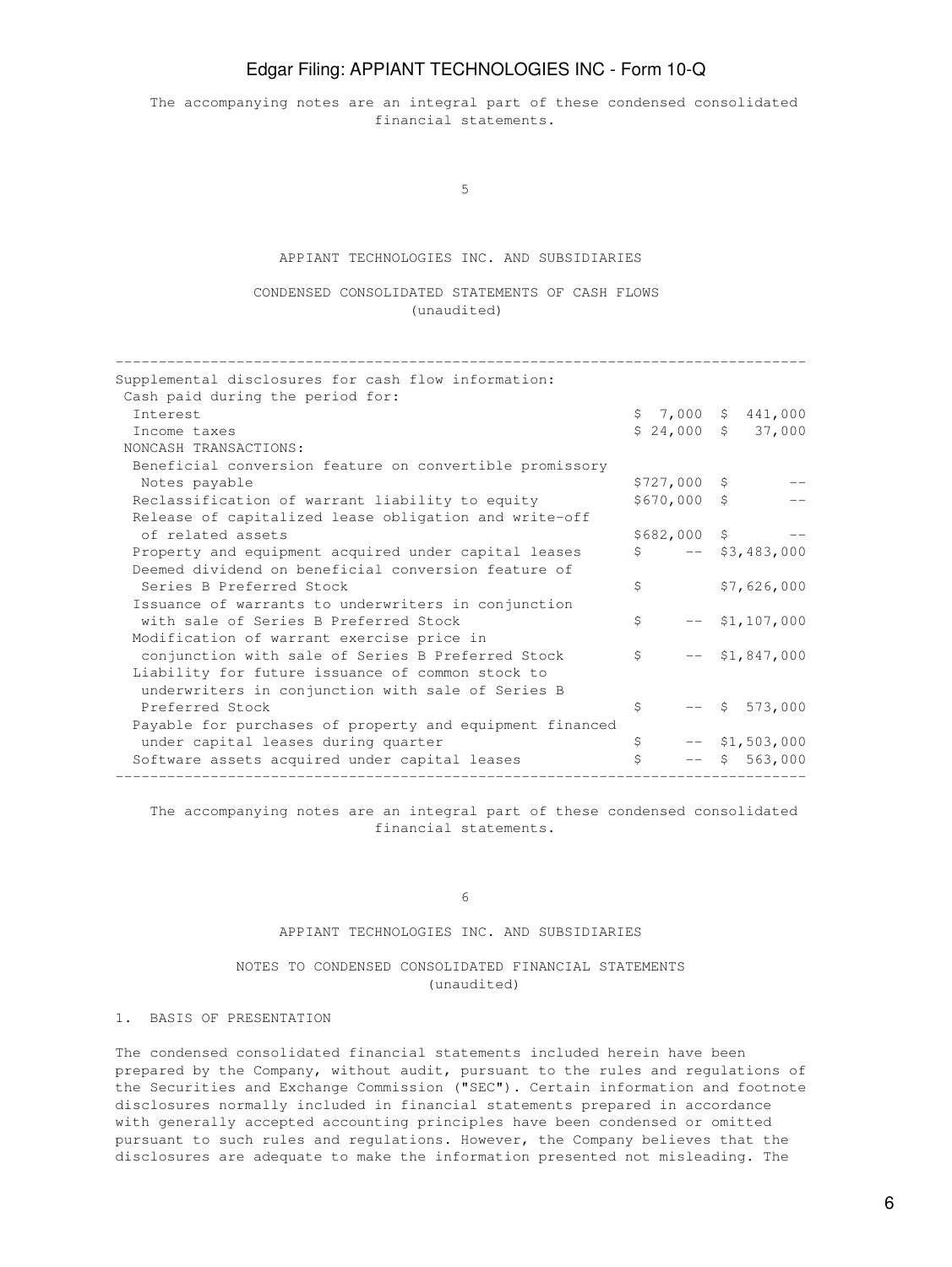balance sheet as of September 30, 2001 is derived from the Company's audited financial statements included in its Form 10-K for the fiscal year ended September 30, 2001 but does not include all disclosures required by generally accepted accounting principles in the United States. These condensed consolidated financial statements should be read in conjunction with the financial statements and notes thereto included in the Company's Annual Report on Form 10-K for the fiscal year ended September 30, 2001.

The unaudited condensed consolidated financial statements included herein reflect all adjustments (which include only normal recurring adjustments) which are, in the opinion of management, necessary to state fairly the results for the interim periods presented. The results of operations for the interim periods presented are not necessarily indicative of the operating results to be expected for any subsequent interim period or for the fiscal year ending September 30, 2002.

The consolidated financial statements include our results as well as the results of our significant operating subsidiaries: Appiant Technologies North America, Inc. ("Appiant NA") and Infotel Technologies (Pte) Ltd ("Infotel").

Appiant NA revenues were 28% and 39% of consolidated net revenues for the three months ended December 31, 2001 and 2000. Infotel revenues were 72% and 61% of consolidated net revenues for the three months ended December 31, 2001 and 2000. No revenues have been recorded through December 31, 2001 from the Company's hosted internet inUnison-TM- unified communication and unified information portal services.

#### LIQUIDITY

The consolidated financial statements of the Company and its subsidiaries contemplate the realization of assets and satisfaction of liabilities in the normal course of business. The Company recorded a net profit of \$204,000 on net revenues of \$3.4 million for three months ended December 31, 2001 and sustained significant losses for the fiscal years ended 2000 and 1999. At December 31, 2001, the Company had an accumulative deficit of \$68.2 million. As a result, the Company will need to generate significantly higher revenue to reach profitability as the organization of the new inUnison(TM) portal business is built. In addition, the amortization of capitalized software and other assets that the Company has purchased or developed for the new inUnison-TM- portal commenced on December 17, 2001. The Company is developing other technologies and amortization of the costs associated with these technologies will commence upon the completion of development.

Management's plans to reverse the recent trend of losses are to increase revenues and gross margins while controlling costs, primarily based on expected revenues for the Company's inUnison-TM- portal services applications. Continued existence of the Company is dependent on the Company's ability to obtain adequate funding and eventually establish profitable operations. The Company intends to obtain additional equity and/or debt financing in order to further finance the market introduction of its inUnison-TM- portal services and to meet working capital requirements. There remains significant uncertainly, however, about the Company's ability to continue as going concern. The accompanying financial statements do not include any adjustments that might result from the outcome of this uncertainty.

#### 2. NET INCOME (LOSS) PER SHARE

Net income (loss) per share for both basic net income (loss) per share, which is the weighted-average number of common shares outstanding, and diluted net income (loss) per share, which includes the weighted-average number of common shares outstanding and all dilutive potential common shares outstanding, is calculated using the treasury stock method. For the three months ended December 31, 2001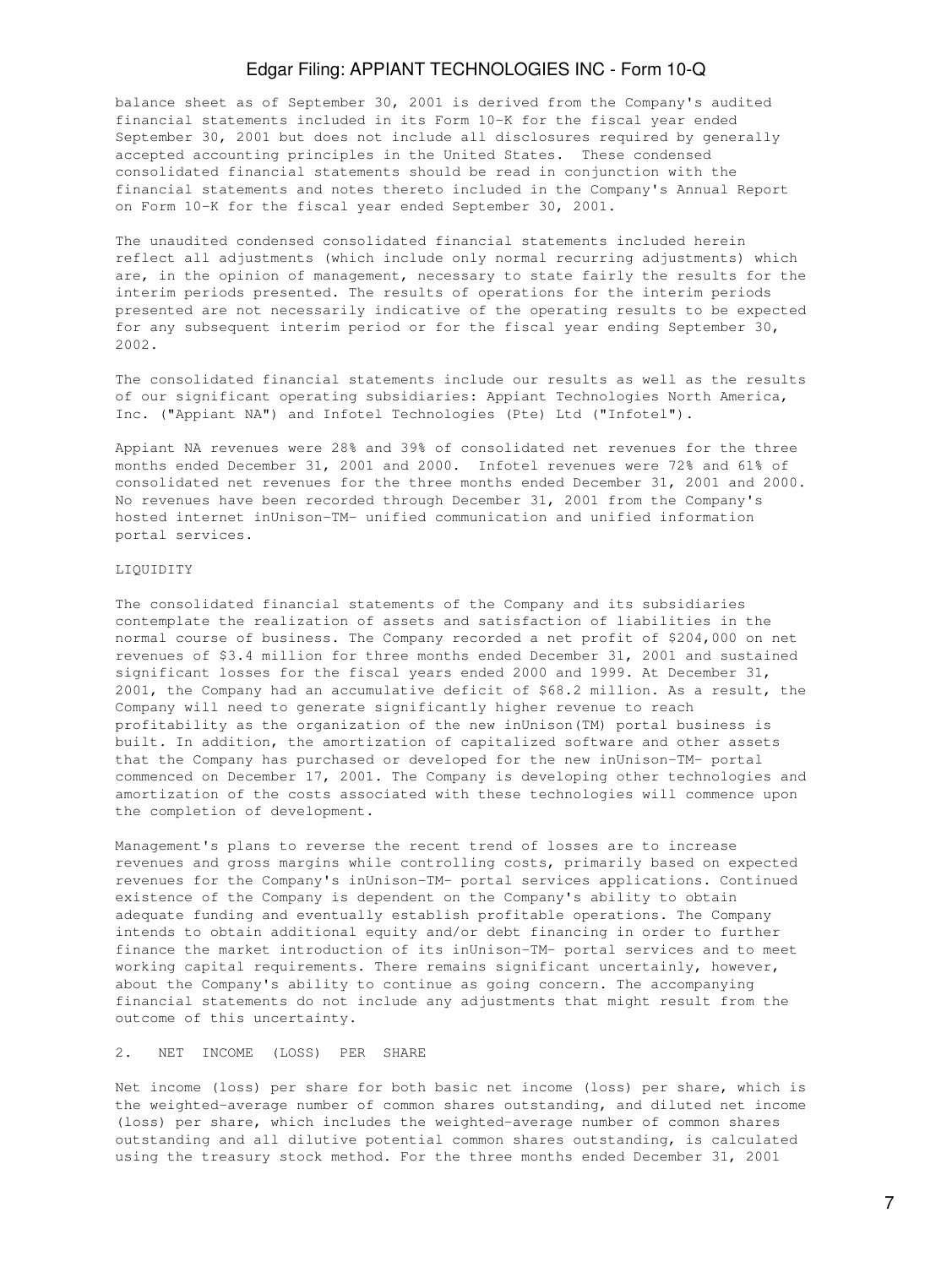and 2000, dilutive potential common shares outstanding reflects convertible promissory notes payable, convertible preferred stock, and shares and warrants to purchase the Company's common stock. The following table summarizes the Company's net income (loss) per share computations for the three months ended December 31, 2001 and 2000 (in thousands, except per share amounts):

|                                                                                                                                                                                                                              | Three Months Ended<br>December 31, |                   |  |                                                                                                                                                                                                                                                                                                                                                                                                                                                                                                                       |
|------------------------------------------------------------------------------------------------------------------------------------------------------------------------------------------------------------------------------|------------------------------------|-------------------|--|-----------------------------------------------------------------------------------------------------------------------------------------------------------------------------------------------------------------------------------------------------------------------------------------------------------------------------------------------------------------------------------------------------------------------------------------------------------------------------------------------------------------------|
|                                                                                                                                                                                                                              | 2001                               |                   |  | 2000                                                                                                                                                                                                                                                                                                                                                                                                                                                                                                                  |
| Net income (loss)<br>Preferred stock dividends                                                                                                                                                                               |                                    |                   |  | $$204,000$$ $$(3,981,000)$<br>$--$ (7,626,000)                                                                                                                                                                                                                                                                                                                                                                                                                                                                        |
| Basic net income (loss) applicable<br>to common stock                                                                                                                                                                        |                                    | ===========       |  | $$204,000 \t$ (11,607,000)$<br>$\begin{array}{cccccccccc} \multicolumn{2}{c}{} & \multicolumn{2}{c}{} & \multicolumn{2}{c}{} & \multicolumn{2}{c}{} & \multicolumn{2}{c}{} & \multicolumn{2}{c}{} & \multicolumn{2}{c}{} & \multicolumn{2}{c}{} & \multicolumn{2}{c}{} & \multicolumn{2}{c}{} & \multicolumn{2}{c}{} & \multicolumn{2}{c}{} & \multicolumn{2}{c}{} & \multicolumn{2}{c}{} & \multicolumn{2}{c}{} & \multicolumn{2}{c}{} & \multicolumn{2}{c}{} & \multicolumn{2}{c}{} & \multicolumn{2}{c}{} & \mult$ |
| Weighted average shares used in net<br>Income (loss) per share - basic and<br>diluted                                                                                                                                        |                                    |                   |  | 15,983,000 12,575,500                                                                                                                                                                                                                                                                                                                                                                                                                                                                                                 |
| Incremental common shares attributed to<br>shares issuable under employee common<br>stock plans and warrants exercisable<br>Incremental common shares attributable<br>to shares issuable for convertible<br>preferred shares |                                    | 363,000<br>69,000 |  |                                                                                                                                                                                                                                                                                                                                                                                                                                                                                                                       |
| Weighted average shares used in diluted<br>net income (loss) per share                                                                                                                                                       |                                    | ===========       |  | 16,415,000 12,575,000                                                                                                                                                                                                                                                                                                                                                                                                                                                                                                 |
| Net income (loss) per share - basic                                                                                                                                                                                          |                                    | -----------       |  | $\begin{matrix} 5 & 0.01 & 5 & (0.92) \end{matrix}$                                                                                                                                                                                                                                                                                                                                                                                                                                                                   |
| Net income (loss) per share - diluted                                                                                                                                                                                        |                                    |                   |  | $\begin{matrix} 5 & 0.01 & 5 & (0.92) \end{matrix}$<br>----------- ------------                                                                                                                                                                                                                                                                                                                                                                                                                                       |

#### 3. INVENTORY

Inventory consists of systems and system components and is valued at the lower of cost (first-in, first-out method) or market.

#### 4. RECENT ACCOUNTING PRONOUNCMENTS

In July 2001, the Financial Accounting Standards Board ("FASB") issued Statement of Financial Accounting Standards No. 141 ("SFAS 141"), "Business Combinations." SFAS 141 requires the purchase method of accounting for business combinations initiated after June 30, 2001 and eliminates the pooling-of-interests method. The Company believes that the adoption of SFAS 141 will not have a significant impact on its financial statements.

In July 2001, the FASB issued Statement of Financial Accounting Standards No.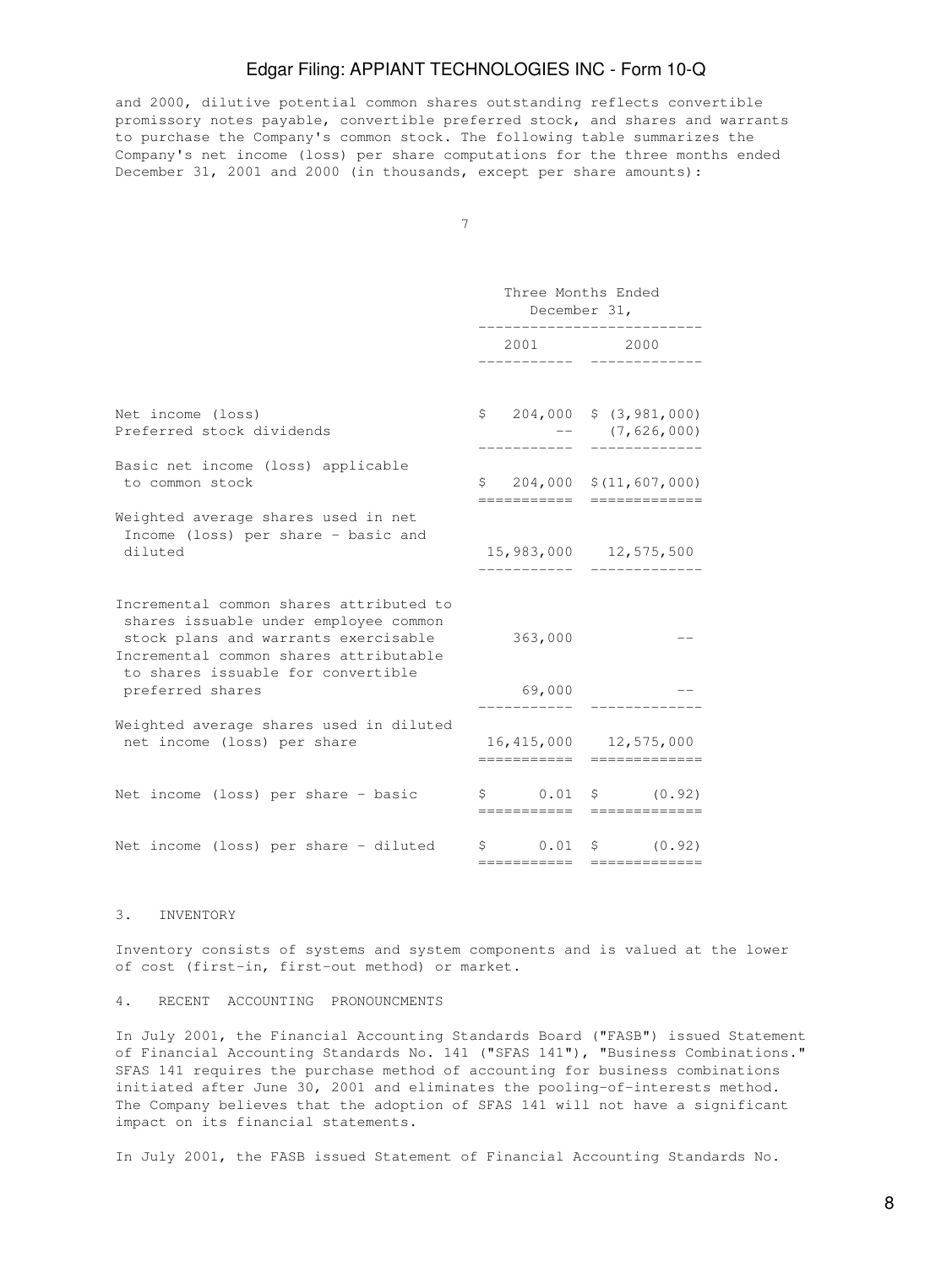142 ("SFAS 142"), "Goodwill and Other Intangible Assets," which is effective for fiscal years beginning after March 15, 2001. SFAS 142 requires, among other things, the discontinuance of goodwill amortization. In addition, the Standard includes provisions upon adoption for the reclassification of certain existing recognized intangibles as goodwill, reassessment of the useful lives of existing recognized intangibles, reclassification of certain intangibles out of previously reported goodwill and the testing for impairment of existing goodwill and other intangibles. The Company is currently assessing but has not yet determined the impact of SFAS 142 on its financial position and results of operations.

In October 2001, the FASB issued SFAS 144 Accounting for the Impairment or Disposal of Long-Lived Assets, which is required to be applied in fiscal years beginning after December 15, 2001. SFAS 144 requires, among other things, the application of one accounting model for long-lived assets that are impaired or to be disposed of by sale. The Company believes that the adoption of SFAS 144 will not have a significant impact on its financial position or results of operations.

In May 2000, the Emerging Issues Task Force (EITF) issued EITF Issue No. 00-14, Accounting for Certain Sales Incentives. EITF Issue No. 00-14 addresses the recognition, measurement, and income statement classification for sales incentives that a vendor voluntarily offers to customers (without charge), which the customer can use in, or exercise as a result of, a single exchange

en andere de la provincia de la provincia de la provincia de la provincia de la provincia de la provincia del<br>En la provincia de la provincia de la provincia de la provincia de la provincia de la provincia de la provinci

transaction. Sales incentives that fall within the scope of EITF Issue No. 00-14 include offers that a customer can use to receive a reduction in the price of a product or service at the point of sale. The EITF changed the transition date for Issue 00-14, concluding that a company should apply this consensus no later than the company s annual or interim financial statements for the periods beginning after December 15, 2001. In June 2001, the EITF issued EITF Issue No. 00-25, Vendor Income Statement Characterization of Consideration Paid to a Reseller of the Vendor s Products, effective for periods beginning after December 15, 2001. EITF Issue No. 00-25 addresses whether consideration from a vendor to a reseller is (a) an adjustment of the selling prices of the vendor s products and, therefore, should be deducted from revenue when recognized in the vendor s statement of operations or (b) a cost incurred by the vendor for assets or services received from the reseller and, therefore, should be included as a cost or expense when recognized in the vendor s statement of operations. Upon application of these EITFs, financial statements for prior periods presented for comparative purposes should be reclassified to comply with the income statement display requirements under these Issues. In September of 2001, the EITF issued EITF Issue No. 01-09, Accounting for Consideration Given by Vendor to a Customer or a Reseller of the Vendor s Products, which is a codification of EITF Issues No. 00-14, No. 00-25 and No. 00-22 Accounting for Points and Certain Other Time-or Volume-Based Sales Incentive Offers and Offers for Free Products or Services to be Delivered in the Future. The Company is currently assessing the impact of the adoption of these issues on its financial statements.

## 5. COMMITMENTS AND CONTINGENCIES

## CAPITAL LEASES

In December 2001, the Company reached an agreement with a vendor under which the vendor agreed to release the Company from capital lease obligations of \$3.5 million. The agreement also provided for the return of equipment capitalized under the capital lease obligations of \$0.7 million. In June 2001, the Company charged to operating expenses \$3.7 million of consulting services related to its first data center in Atlanta, Georgia, when its data center was relocated to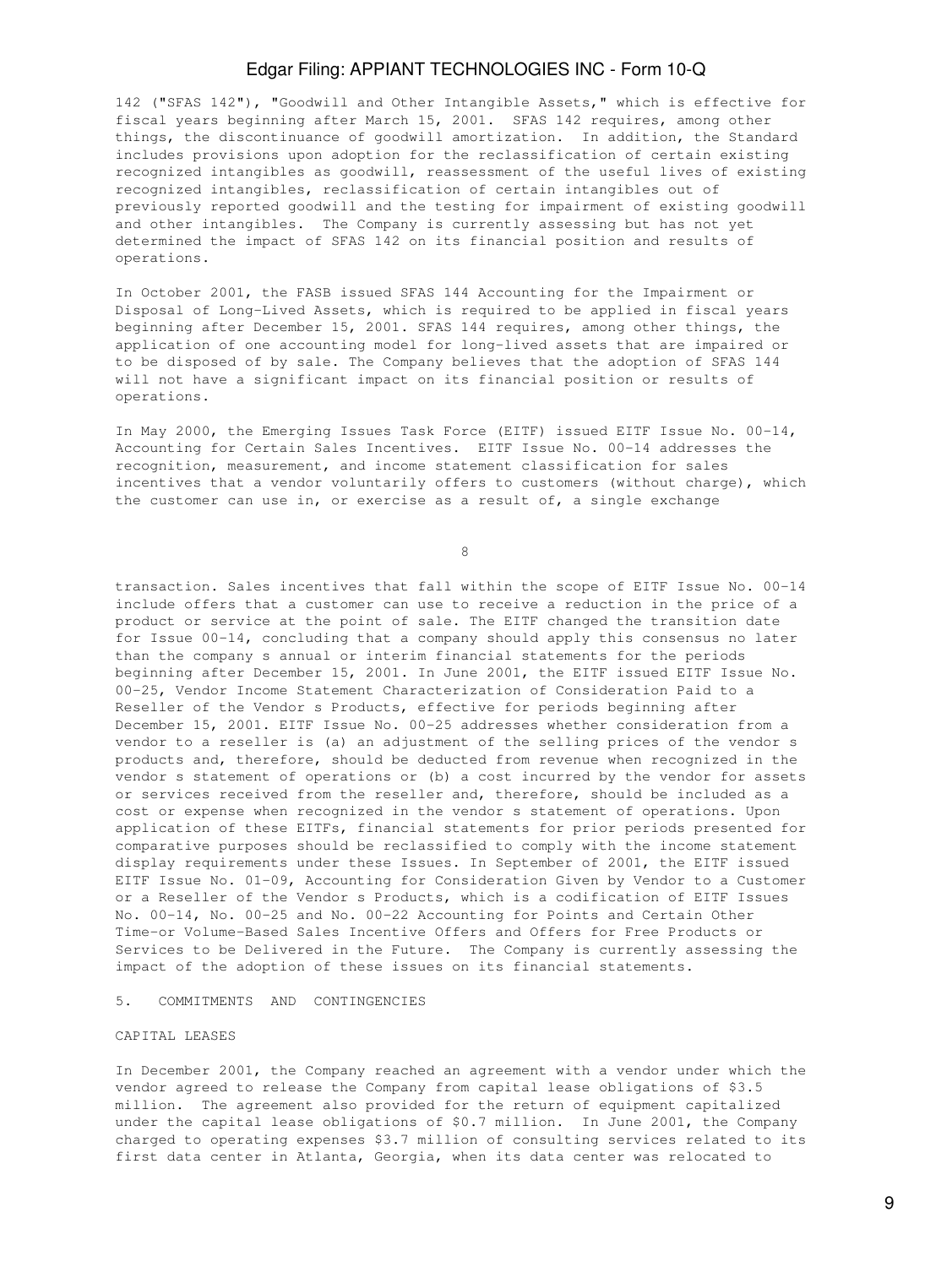Sunnyvale, California, as such costs had no future value following the relocation. According, the Company has recorded a gain of \$2.8 million within operating expenses equal to the difference between the capital lease obligation and the book value of the capitalized equipment returned to the vendor.

At December 31, 2001, the Company leased other computer equipment and software under capital leases. These leases extend for varying periods through 2004.

Equipment and software under capital leases included in property and equipment are as follows:

|                                                          |   | December 31,<br>2001  | September 30,<br>2001    |
|----------------------------------------------------------|---|-----------------------|--------------------------|
| Equipment and software<br>Less: accumulated amortization |   | 958,000<br>(414, 000) | \$2,112,000<br>(614,000) |
|                                                          | S | 544,000               | \$1,498,000              |

9

Future capital lease payments are as follows:

FISCAL YEAR

|                                                                     | December 31,<br>2001              |
|---------------------------------------------------------------------|-----------------------------------|
| 2002<br>2003<br>2004                                                | \$<br>324,000<br>96,000<br>27,000 |
|                                                                     | 447,000                           |
| Less amount representing interest                                   | (41,000)                          |
| Present value of minimum future<br>payments<br>Less current portion | 406,000<br>294,000                |
|                                                                     | \$<br>112,000                     |

## CONTINGENCIES

In January 2002, a default judgment was issued against the Company in favor of an equipment vendor in the amount of \$123,000. The Company was successful in having that default judgment set aside on February 6, 2002. The Company is in discussions to establish a mutually agreed upon payment plan and expects to settle this issue.

In October 2001, a software vendor filed suit against the Company for breach of contract totaling approximately \$703,000 plus interest and attorney's fees. On December 28, 2001, Appiant filed an answer denying this general demand, and is preparing a counter-suit for return of over \$600,000 paid to this vendor. The Company will continue to otherwise vigorously pursue this matter.

In December 2001, a major customer tendered its internal defense costs and expenses arising from its defense of a lawsuit involving claims of infringement of certain patents. It is seeking reimbursement from Company of approximately \$53,000. As the Company is only a distributor of these systems, any liability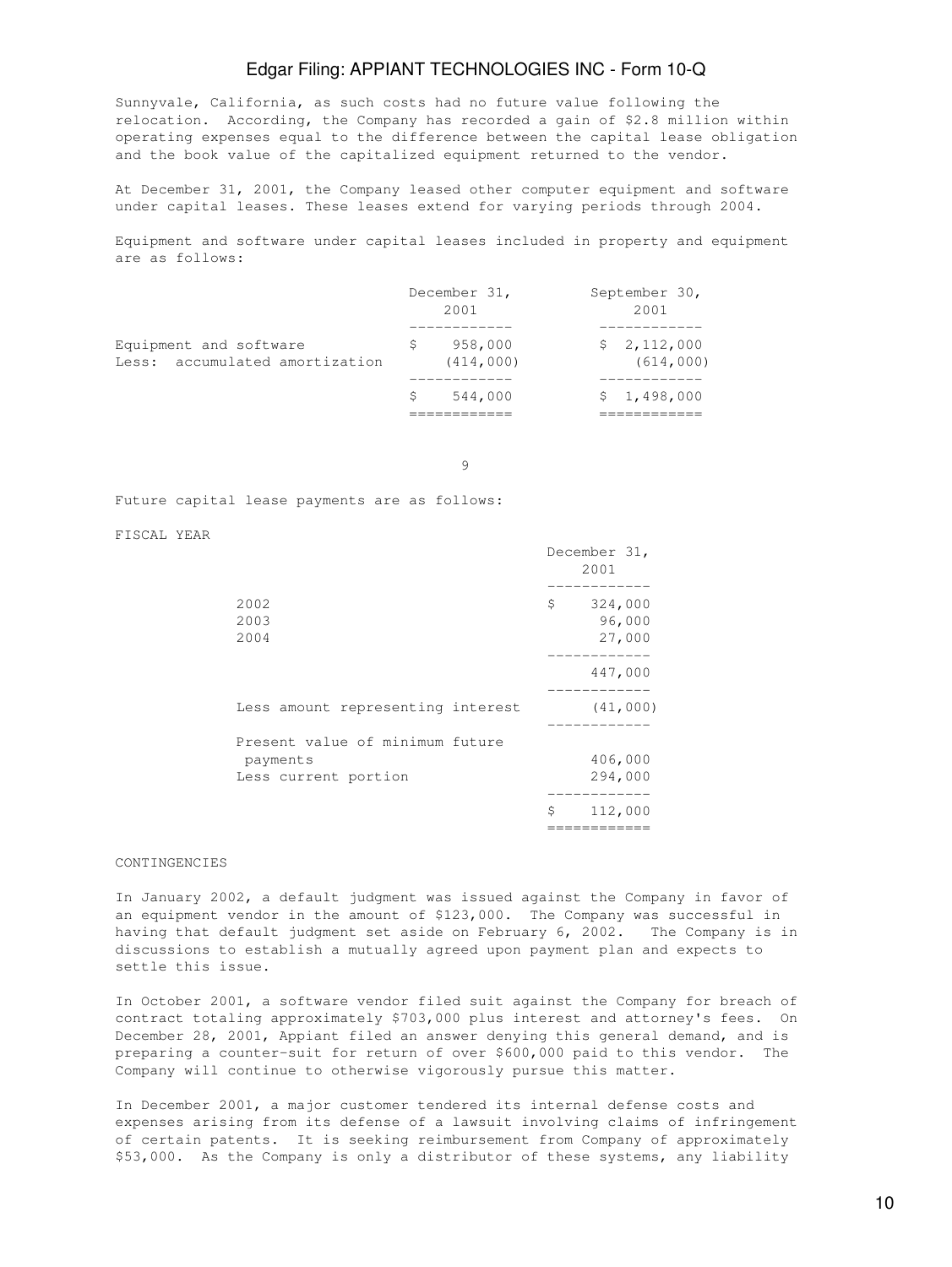suffered by us is reimbursable by the supplier of these systems. The Company will continue to vigorously defend this matter.

In January 2002, a note holder filed suit demanding payment on a Note in the amount of \$1.2 million. The Company is currently in negotiations toward an agreement to extend the date of this note.

In January 2002, a services and equipment provider filed suit in Texas for breach of contract totaling \$117,000. The Company is currently in negotiations to resolve this claim.

In February 2002, the Company resolved an arbitration matter and litigation action involving a dispute over employment contract terms for two former Company management employees. The settlement provides for payment of \$88,000 to one claimant over six months, and payment of \$147,000 to the second claimant over a total of twelve months. The Company and claimants are currently in negotiations regarding Company common stock that may be due to the claimants under an unrelated agreement, and the Company expects to resolve this issue. The company has accrued \$235,000 for this matter.

While management intends to defend these matters vigorously, there can be no assurance that any of these complaints or other third party assertions will be resolved without costly litigation, or in a manner that is not adverse to our financial position, results of operations or cash flow. No estimate can be made of the possible loss or possible range of loss associated with the resolution of these matters in excess of amounts accrued.

#### 6. CONVERTIBLE PROMISSORY NOTES PAYABLE AND WARRANTS

Between October 31, 2001 and December 20, 2001, the Company entered into several Convertible Promissory Notes Payable (the "Convertible Notes") with certain investors in the aggregate principal amount of \$1,390,000, of which \$400,000 was

10

with members of the board of directors or shareholders. The Notes accrue interest at 8% per annum, which is payable in common stock at the time of conversion and are collateralized by the Company's legacy business accounts receivables, and the assets of the Infotel subsidiary, and mature on various dates from December 27, 2001 to November 16, 2003. The conversion price is equal to the lower of 90% of the closing price of the Company's common stock on the trading day immediately preceding the maturity date, or 90% of any subsequent interim financing that occurs between the issuance date of the notes and the maturity date. Upon conversion, the Convertible Notes have no specific registration rights.

In connection with these Convertible Notes, the Company issued warrants to purchase 945,000 shares of the Company's common stock at an exercise price of ranging from \$1.20 per share to \$1.77 per share. The estimated value of the warrants of \$1,269,000 was determined using the Black-Scholes option pricing model and the following assumptions: contractual term of 5 years, a risk free interest rate of 3.92%, a dividend yield of 0% and volatility of 148%. The allocation of the Convertible Notes proceeds to the fair value of the warrants of \$663,000 was recorded as a discount on the Convertible Notes and as additional paid in capital. Upon exercise of the warrants, the holder has no specific registration rights.

The discount on the Convertible Notes related to the warrants is accreted over the note maturity period and, as a result, \$310,000 was recorded as non-cash interest expense for the three months ended December 31, 2001.